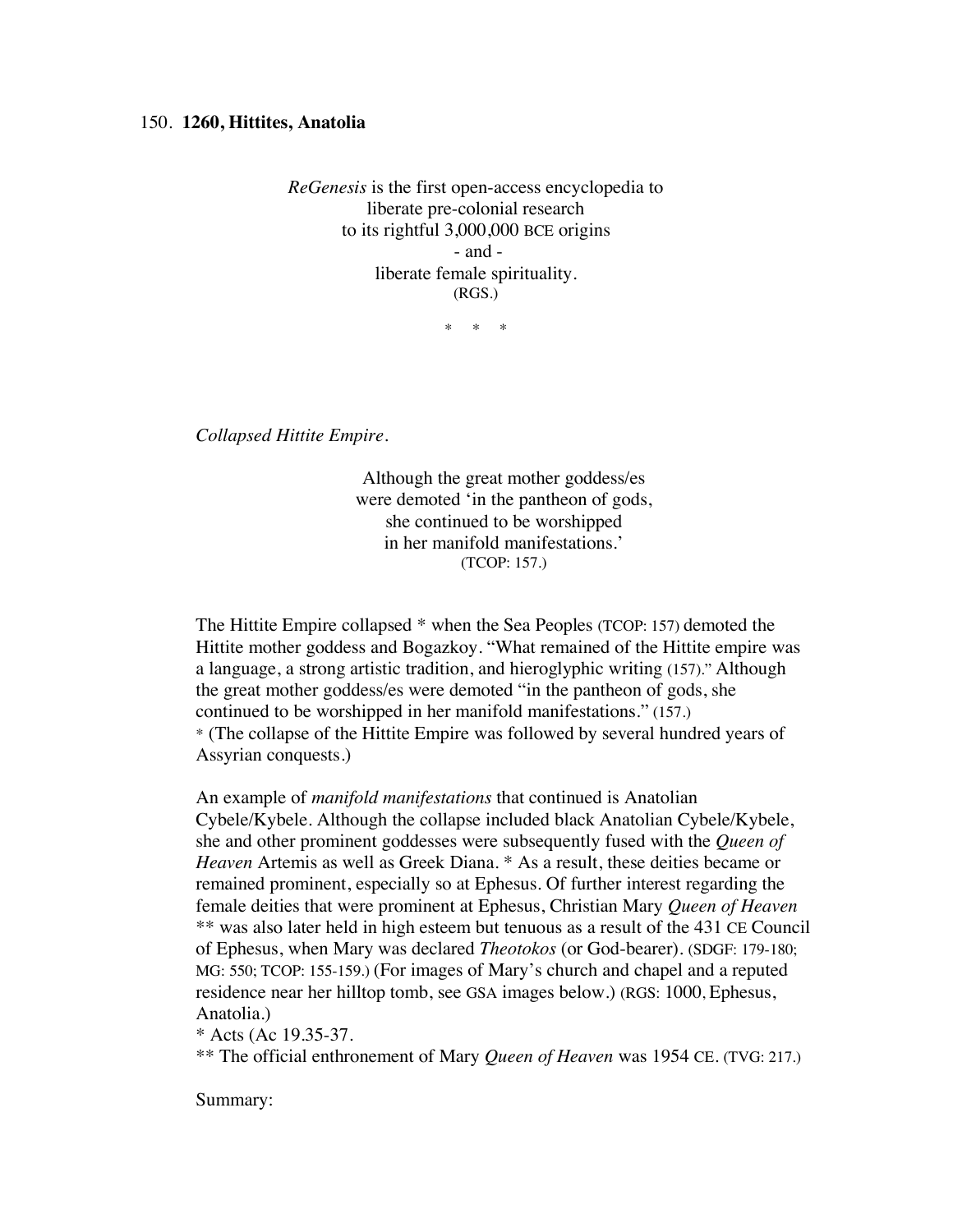In the Iron Age, which began c. 1250 BC, the Bronze Age myth of the mother goddess and her son – lover did not die out in spite of formal worship of the great father god. It persisted in various forms in Egypt, Anatolia, Syria, Palestine, Greece and Rome, until the new expression in the Mystery cults [practices] of Egypt, Greece and Rome and, ultimately, in Christianity. As spirit and nature were driven further and further apart in their religions of the Iron Age, the myth continued to hold them together in their original relationship. ... Wherever Cybele's cult \* [veneration] was most strongly established, from Anatolia and Syria to Western Europe, there also the adoration of Mary flourished…[Although Cybele is far less familiar,] nevertheless it is though her, as well as through the Sumerian or Egyptian goddesses, that the myth of the goddess can be traced from the Neolithic era thorough the Iron Age and far into the Christian era, for, amazingly, it hardly changes throughout this immense period of time (MG: 391). \* [Culture.]

Of further interest are Troy and the Thracians. Until c. 1200 BCE, Troy was considered the stronghold of the Bosporus, but with the demise of the Hittite Empire, so was the demise Troy, but in this instance, it was by the Thracians. The Thracian conquerors from the Balkans were ancestors of the Phrygians. (CAA: 19.) The ancient Phrygians settled in the central and western Anatolia and King Midas was one of their kings who founded a major civilization, which was strongly influenced by Neo–Hittites and Urartians (Vannic/Chaldean). (ACRT: 14.) The Capital was Gordion and their National Goddess was Phrygian Matar Cybele plus her son – lover Attis. (CAA: 18-20; MG: 398-400.) The mother goddess and son iconography was also fused and adopted by Egypt, Anatolia, Syria, Palestine, Greece, Rome and subsequently by the Mystery cults plus Christianity. (MG: 390.) (RGS: 750-650, Cybele and King Midas, Anatolia.)

An alternative interpretation of Attis – Atys includes a correlation to kingship. Although Kybele and later Phrygian Matar Cybele's consort Attis – Atys (plus Sabazius then Greek Dionysus) play a key role in the spring time resurrection and orgiastic rituals, he is not an evolving synthesis or polyform. Rather he is but one of the forms out of which kingship may have emerged. In some aspects, he reflects the relationship of Sumerian (not Semitic) Ishtar with Tammuz; Egyptian Isis with Osiris; Canaanite Anat with Baal; and Greek Aphrodite with Adonis. Haspels observes 'Attis never appears with Cybele in Phrygian times' (HP: 111). In *'*La Résurrection d'Adonis,' P. Lambrechts has also shown that Attis, the consort of Cybele, does not appear as a 'resurrected' god until after A.D. 150 (EMH). Also, throughout 24 different Turkish sites plus 19 primary museums visited plus numerous smaller collections, his position remained obscure (RGS: 1400, Cybele and Buyukkale-Bogazkoy, Anatolia).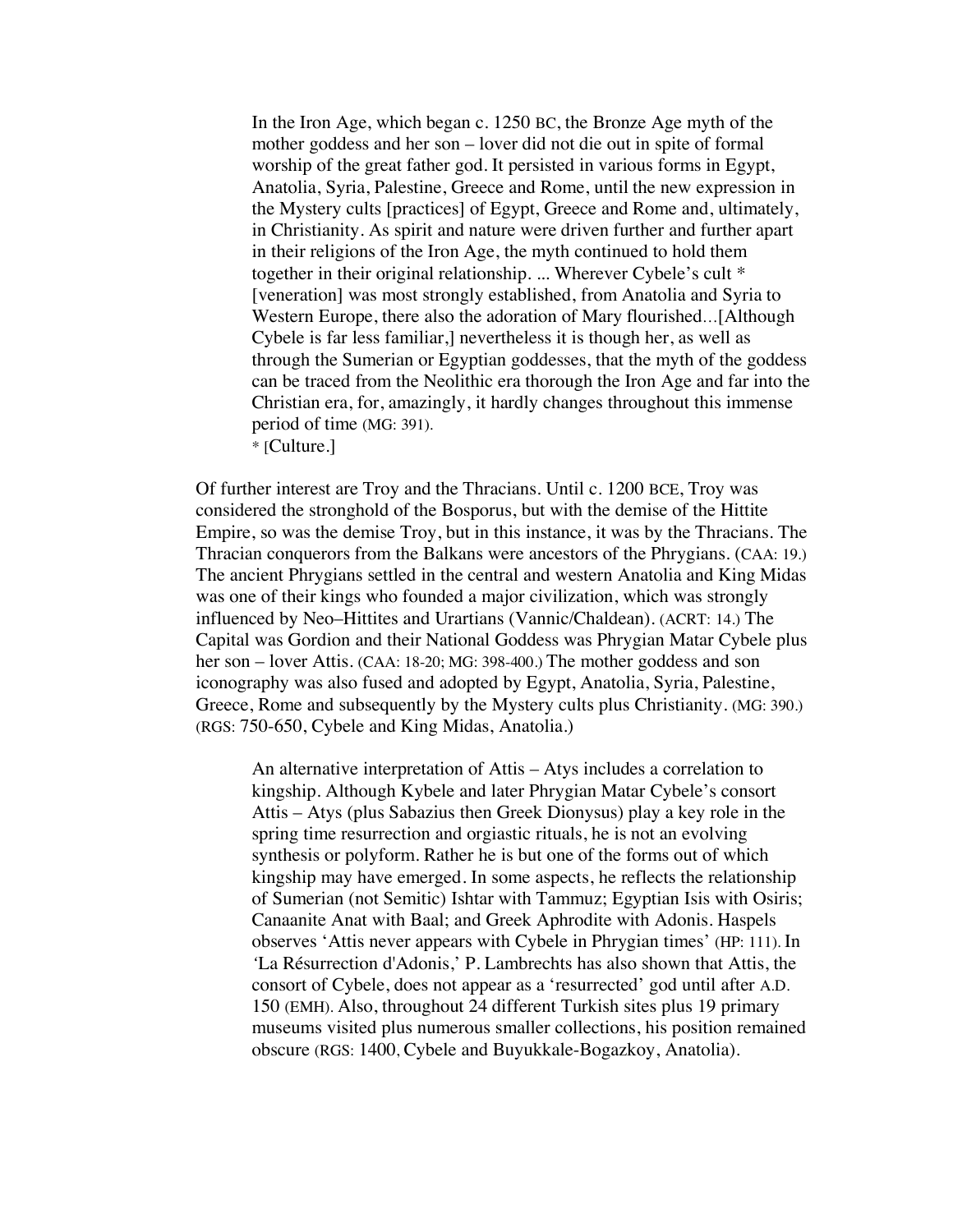Further Anatolian plus Hittite research: 7250-6150, Çatal Hüyük, Anatolia (Central Turkey); 7100-6300, Cathedra Goddess of the Beasts, Çatal Hüyük, Anatolia; 7040-3500, Hacilar, Anatolia; 4400-2500, Kurgan Invasions Bring Catastrophic Destruction to Old Europe; 4000, Alaca Hüyük, Anatolia; 3500, Anatolia, Arinna, and Other Goddesses; 3000, Founding of Troy; 3000-2000, Anatolia, Kubaba and the Hittites; 2500, Troy, Anatolia; 2000, Anatolia; 2000, Indo-European Tribes; 1790-1700, Goddess of Kultepe, Anatolia; 1450-1260, Hattusa and Yazilikaya, Anatolia; 1400, Cybele and Buyukkale, Bogazkoy, Anatolia; 1320, Palestine - Assyria - Exodus of Hebrews from Egypt; 1200, Perge, Anatolia; 1200-1000, Phrygians in Anatolia: 1184, Hittites and Trojan War, c. 1200; 1100-800, Mediterranean Dark Ages; 1050-850, Kubaba and Kubat, Anatolia; 750-650, Cybele and King Midas, Anatolia; 650-550, Anatolia; 630-620, Goddess Kore, Izmir Turkey; 588-587, Cybele's Dedication, Rome; 585-300, Lydia Replaces Phrygia, Anatolia; 282-263, Demeter's Priene Temple, Anatolia; 204, Cybele to Rome; 200, The Great Cybele: Magna Mater at Santoni Sicily; and 200, Greece and Pergamon, Anatolia. (RGS.) (For CE research: 324, St. Peter's Basilica; 432-440, Santa Maria Maggiore; 410, Cybele and Fall of Rome; 1207-1273, Rumi and Mother; and 1870, Lyon's Basilica Built Over Cybele's Pagan Temple.) (RG.)

Further Buyukkale-Bogazkoy, research and interpretations:

Puhvel, Jaan. *Comparative Mythology*. 1987. Baltimore, MD: Johns Hopkins University Press, 1993. 21-32. (CM.)

Further Cybele/Kubaba/Kybele research: 3500, Anatolia, Arinna and Other Goddesses; 3000-2000, Anatolia Kubaba and the Hittites; 1400, Cybele and Buyukkale-Bogazkoy, Anatolia; 1184, Hittites and Trojan War; 1050-850, Kubaba and Kubat, Anatolia; 750-650, Cybele and King Midas; 5588-587, Cybele's Dedication, Rome; 204, Cybele to Rome; 200, The Great Cybele: Magna Mater at Santoni Sicily; and 200, Greece and Pergamon, Anatolia. (RGS.) (For CE entries see: 37-48, Mary and Pagan Goddesses; 324, St. Peter's Basilica; 432-440, Santa Maria Maggiore; 410, Cybele and Fall of Rome; 1207-1273, Rumi and Mother; and 1870, Lyon's Basilica Built Over Cybele's Pagan Temple.) (RG.)

For a recent deconstruction of earlier works on Cybele, see Lynn E. Roller's study, *In Search of God the Mother: The Cult of Anatolian Cybele.* Through the utilization of archaeology, sacred monuments, votive offerings, epigraphical and literary material, Roller analyzes Cybele relative to numerous complex cultures including: Neolithic Çatal Hüyük; Bronze and Early Iron Age; pre-and neo-Phrygian Hittite and Urartian; plus later aspects of Pagan and Christian clashes. (SGM: 2-3.)

Roller, Lynn E. *In Search of God the Mother: The Cult of Anatolian Cybele.* Berkeley, CA: University of California Press, 1999. (SGM.)

Further research on the various translations and interpretations of: Syrian Kubaba; Lydian Kybebe; Phrygian Kubeleya/Kybele; and Cybebe/Cybele/Cybelus: Akurgal, Ekrem*. Ancient Civilizations and Ruins of Turkey: From Prehistoric*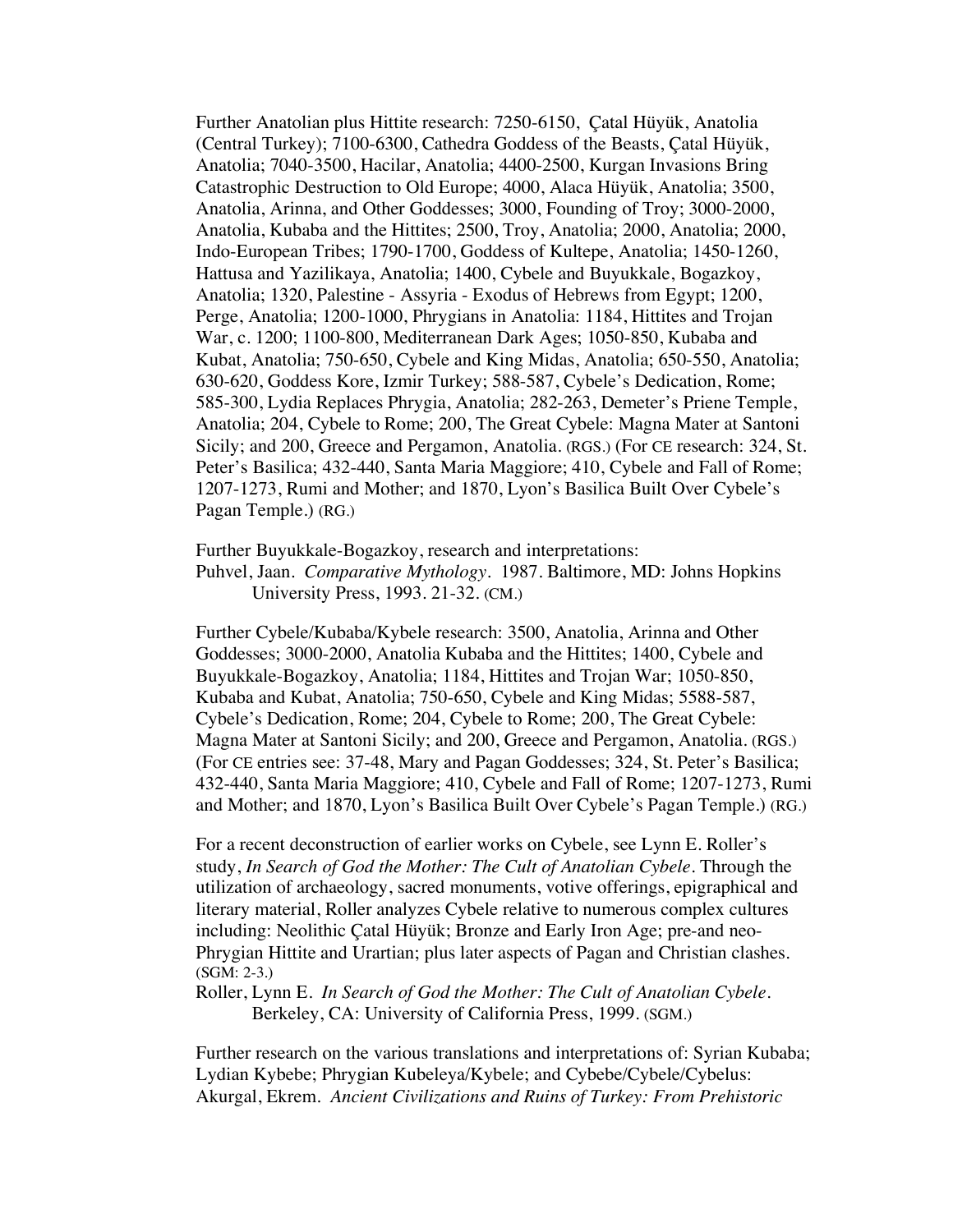*Times until the End of the Roman Empire*. Tran. John Whybrow and Mollie Emre. Ankara, Turkey: Turk Tarih Kurumu Basimevi, 1969. (ACRT.)

- Alvar, Jaime. *Romanizing Oriental Gods: Myth, Salvation and Ethics in the Cults of Cybele, Isis and Mithras*. Tran. Richard Gordon. Leiden, Netherlands: E. J. Brill, 2008. (RIOG.)
- Baring, Anne and Jules Cashford. *The Myth of the Goddess: Evolution of an Image*. London, England: Viking, 1991. 391-415. (MG.)
- Bryce, Trevor. *The Kingdom of the Hittites*. Oxford, England: Oxford University Press, 1999. (KH.)
- Collins, Billie Jean, Mary R. Bachvarova, and Ian Rutherford. *Anatolian Interfaces: Hittites, Greeks, and Their Neighbours: Proceedings of an International Conference on Cross-Cultural Interaction, September 17-19, 2004, Emory University, Atlanta, GA.* Oxford, England: Oxbow Books, 2008. (AIHG.)
- Edgu, Ferit, Ed. *The Anatolian Civilizations I: Prehistoric/Hittite/Early Iron Age*. Istanbul, Turkey: Turkish Ministry of Culture and Tourism, 1983. (ACI.)
- \_\_\_\_\_. *The Anatolian Civilizations II: Greek/Roman/Byzantine*. Trans. Nursin Asgari. Istanbul, Turkey: Turkish Ministry of Culture and Tourism, 1983. (ACII.)
- Ergener, Reşit. *Anatolia, Land of Mother Goddess*. Ankara, Turkey: Hittite Publications, 1988. (AL.)
- Finkelberg, Margalit. "Anatolian Languages and Indo-European Migrations to Greece." *The Classical World* 91.1 (Sep.-Oct. 1997): 3-20. (ALI.)
- Hawkins, J. D. "Kubaba at Karkamiš and Elsewhere." *Anatolian Studies* Vol. 31 (1981): 147-176. (KKE.)
- Justus, Carol F. **"**Indo-Europeaization of Myth and Syntax in Anatolian Hittite: Dating of Texts as an Index*." Journal of Indo-European Studies* Vol. 11.1/2 (Spring-Summer 1983): 59-103. (IEMS.)
- Lerner, Gerda. *The Creation of Patriarchy.* Oxford, England: Oxford University Press, 1986. 154-9. (TCOP.)
- Munn, Mark. "Kybele as Kubaba in a Lydo-Phrygian Context." Paper Presented at the *Cross-Cultural Conference on Hittites, Greeks and Their Neighbors in Central Anatolia.* Emory University, Atlanta, GA: 2004. (KK.)
- \_\_\_\_\_. *The Mother of the Gods, Athens, and the Tyranny of Asia: A Study of Sovereignty in Ancient Religion.* Berkeley, CA: University of California Press, 2006. 120-124. (MGA.)
- \_\_\_\_\_. "Kybele as Kubaba in a Lydo-Phrygian Context." *Anatolian Interfaces: Hittites, Greeks, and Their Neighbours: Proceedings of an International Conference on Cross-Cultural Interaction, September 17-19, 2004, Emory University, Atlanta, GA.* Eds. Billie Jean Collins, Mary R. Bachvarova, and Ian Rutherford. Oxford, England: Oxbow Books, 2008. 159-164. (KKLP.)
- Rein, Mary Jane. *The Cult and Iconography of Lydian Kybele.* Diss. Harvard University, 1993. Ann Arbor, MI: ProQuest/UMI, 1993. (Publication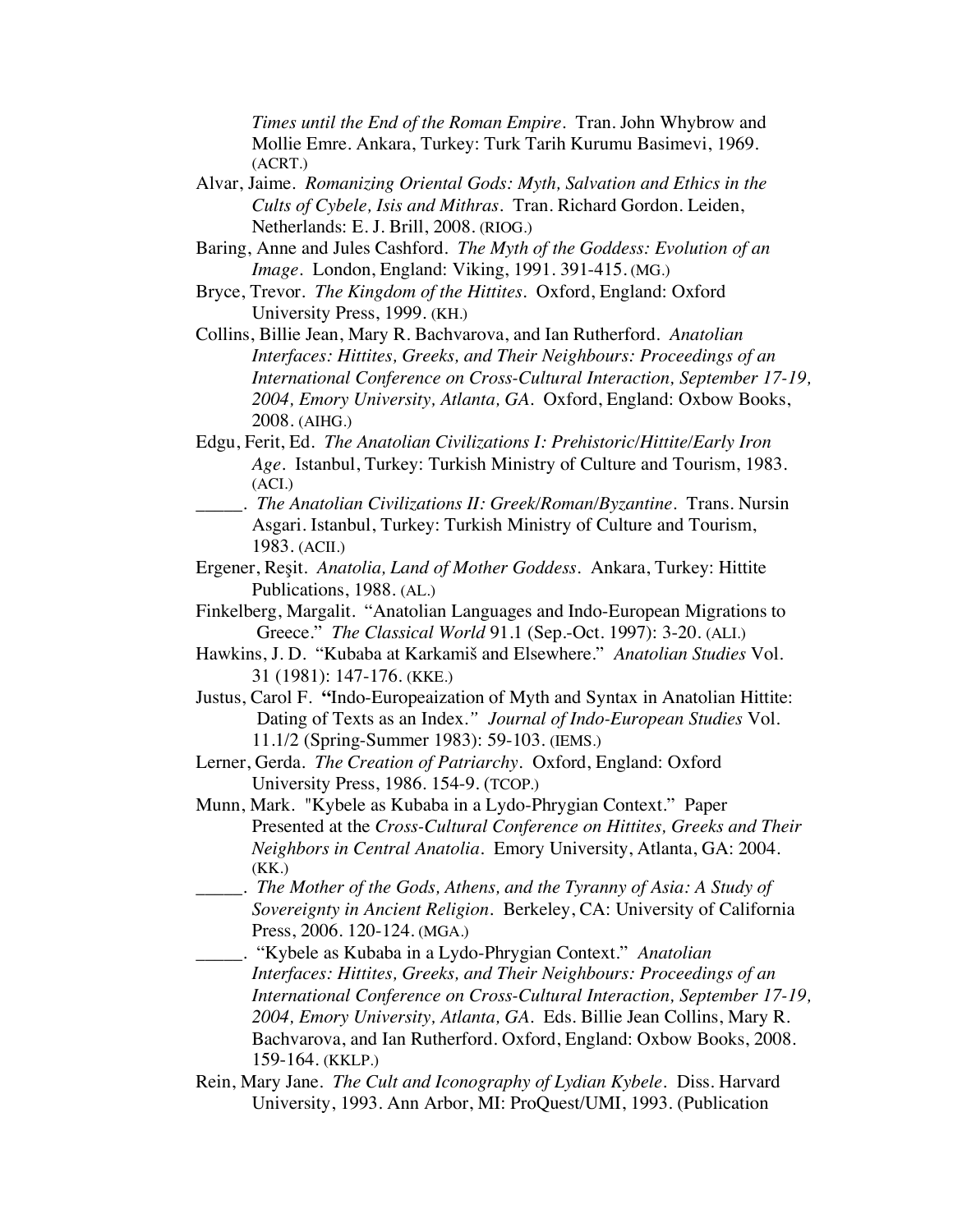Number: AAT 9412386.) (CILK.)

- Roscoe, Will. "Priests of the Goddess: Gender Transgression in Ancient Religion." *History of Religions* 35.3 (Feb. 1996): 195-230. (POG.)
- Sfameni, Giulia Gasparro. *Soteriology and Mystic Aspects in the Cult of Cybele and Attis.* Leiden, Netherlands: E. J. Brill, 1985. (SMA.)
- Showerman, Grant. *The Great Mother of the Gods*. Chicago, IL: Argonaut, 1969. 49-70, 92-93, 109. (GMG.)
- Vermaseren, Maarten M. J. *Cybele and Attis: The Myth and the Cult.* Trans. A. M. H. Lemmers. London, England: Thames and Hudson, 1977. (CAA)
- Vermaseren, Maarten M. J., and Eugene Lane. *Cybele, Attis, and Related Cults: Essays in Memory of M. J. Vermaseren*. Leiden:, Netherlands E. J. Brill, 1996. (CAR.)
- Vassileva, Maya. "Further Considerations on the Cult of Kybele." *Anatolian Studies* 51 (2001): 51-63. (FC.)
- Further Attis-Atys research:
- Haspels, C. H. Emilie. *The Highlands of Phrygia; Sites and Monuments*. Princeton, NJ: Princeton University Press, 1971. (HP.)
- Munn, Mark. *The Mother of the Gods, Athens, and the Tyranny of Asia: A Study of Sovereignty in Ancient Religion.* Berkeley, CA: University of California Press, 2006. (MGA.)
- Vermaseren, Maarten J. *The Legend of Attis in Greek and Roman Art.* Leiden, Netherlands: E. J. Brill, 1966. (LAG.)
- Vermaseren, Maarten M. J., and Eugene Lane. *Cybele, Attis, and Related Cults: Essays in Memory of M. J. Vermaseren*. Leiden, Netherlands: E. J. Brill, 1996. (CAR.)
- Yamauchi, Edwin M. "Easter:: Myth, Hallucination, or History?" *Today:* (3- 15-1947; 3-29-1947): n.p. (EMH.)

Further research on Troy, militarization, warfare, patristic monotheism, and other dualistic typologies: 3000, Founding of Troy; 2500, Troy, Anatolia; 1600-1100, The Heroic Age of Greece; 1184, Hittites and Trojan War, c. 1200; 1100-800, Mediterranean Dark Ages; and 750-650, Cybele and King Midas, Anatolia. (RGS.)

Further Ephesus research: 1000, Ephesus, Anatolia. (RGS.) (Also, CE entries: 37- 48, Mary and Pagan Goddesses; 431, Council of Ephesus and Virgin Mary, Anatolia and Mary, Anatolia; and 547, Christian Aya Sophia and Pagan Artemis.) (RG.)

Further research on Ephesus, Mary Queen of Heaven, and Sophia:

Akurgal, Ekrem. *Ancient Civilizations and Ruins of Turkey: From Prehistoric Times until the End of the Roman Empire*. Tran. John Whybrow & Mollie Emre. Ankara, Turkey: Turk Tarih Kurumu Basimevi, 1969. 142-175. (ACRT.)

Borgeaud, Philippe. "From Mother of the Gods to Mother of God." *Mother of the Gods: From Cybele to the Virgin Mary.* Baltimore, MD: Johns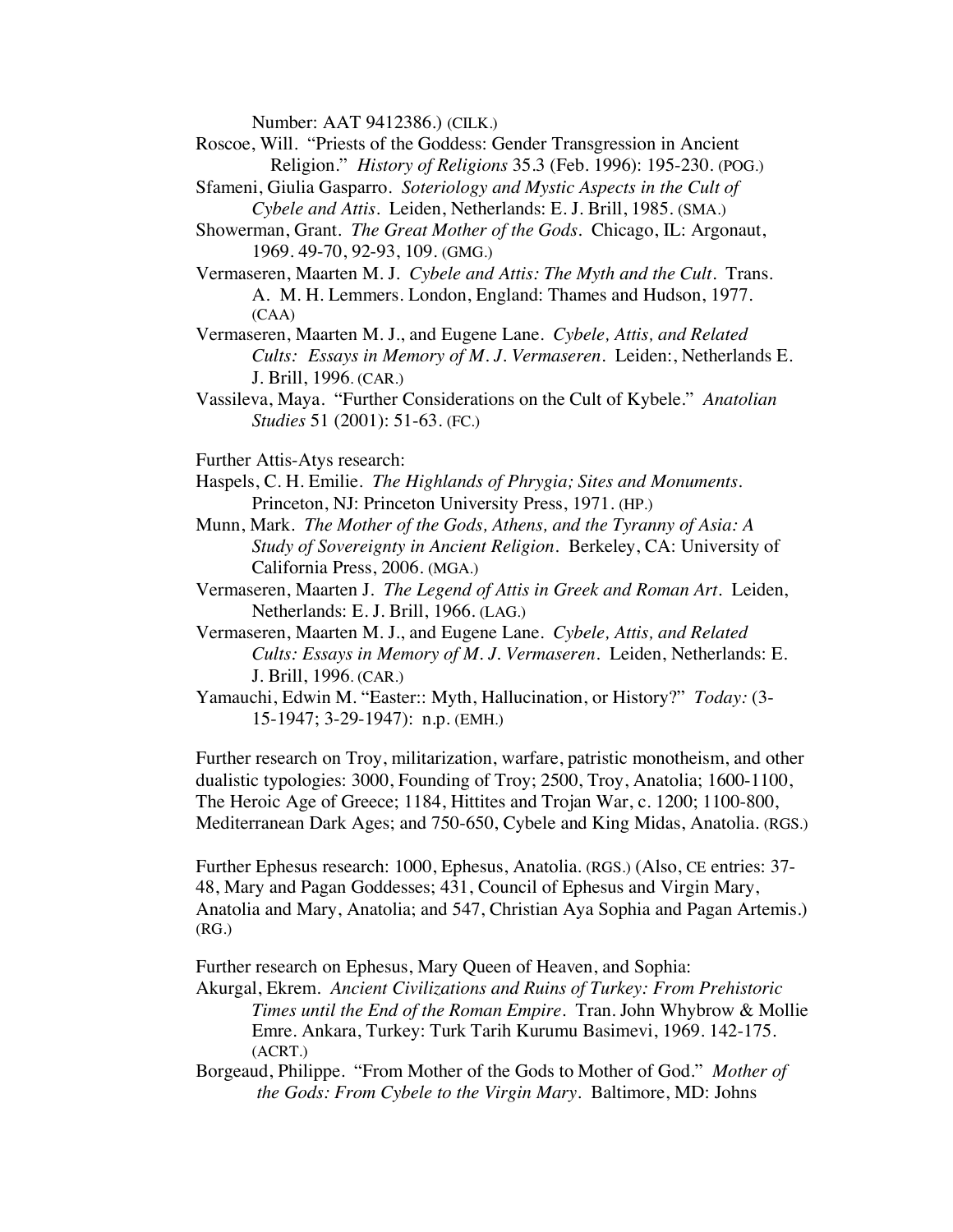Hopkins University Press, 2004. 121-131. (MOTG.)

Campra, Angeleen. *Sophia, Divine Generative Force: A Gnostic Representation of Divine Image.* Diss. CIIS, 2001. Ann Arbor, MI: ProQuest/UMI, 2001. (Publication No. 3034813.) (SDGF.)

Keller, Mara Lynn. "Holy Lady Wisdom: Missing Link between Ancient and Modern Cultures." 2-8-02 Draft. (HLW.)

Lash, John Lamb. *Not in His Image: Gnostic Vision, Sacred Ecology, and the Future of Belief.* White River, VT: Chelsea Green Publishing, 2006. (NHI.)

IMAGE: MAP: BLACK ANATOLIAN GODDESSES INC. PERGE: (ANATOLIA) TURKEY. PHOTO: © GSA. DESCRIPTION: MAP: BLACK ANATOLIAN GODDESSES, (ANATOLIA) TURKEY.

SLIDE LOCATION TURKEY, SHEET 45A, ROW 1, SLEEVE 1, SLIDE #436, BCE. CO\_TUR\_S45A\_R1\_SL1\_S436.jpg

SHOT ON LOCATION: EPHESUS MUSEUM (EFES MUZESI): SELCUK, (ANATOLIA) TURKEY.

NOTE 1:

NOTE 1:

FOLLOWING THE AFRICAN INTERCONTINENTAL DISPERSIONS, INCLUDING ANATOLIAN TRADE ROUTES, THE VENERATION OF THE DARK MOTHERS BEGAN TO SPREAD THROUGHOUT ALL CONTINENTS (AO: 1-2; RGS). NOTE 2: FIELDWORK PROJECT 1986.

IMAGE: GREAT CAPITAL CITY: BOGAZKOY, (ANATOLIA) TURKEY. PHOTO: © GSA. DESCRIPTION: LION'S GATE AT BOGAZKOY. SLIDE LOCATION RE-GENESIS PHASE 2, SHEET 1, ROW 2, SLEEVE 4, SLIDE #748, BCE.

IT\_RPT\_S1\_R2\_SL4\_S748.jpg

SHOT ON LOCATION: BOGAZKOY (HATTUSAS), (ANATOLIA) TURKEY. NOTE 1: "HATTUSAS WAS THE GREAT CAPITAL CITY AT BOGAZKOY (RGS)." NOTE 2: FIELDWORK PROJECT 1986.

IMAGE: STONE RELIEF OF CYBELE/KYBELE IN A SHRINE: GORDION, ANATOLIA. PHOTO: © GSA. DESCRIPTION: STONE RELIEF OF HITTITE MOTHER GODDESS CYBELE/KYBELE IN A SHRINE WITH POLOS CROWN AND FLUTED ROBE, GORDION, (ANATOLIA) TURKEY.

SLIDE LOCATION TURKEY, SHEET 60, ROW 1, SLEEVE 5, SLIDE #732, c. 750-650 BCE. CO\_TUR\_S60\_R1\_SL5\_S732

SHOT ON LOCATION: MUSEUM OF ANATOLIAN CULTURES: ANKARA, (ANATOLIA) TURKEY.

NOTE 1: KING MIDAS' WESTERN ANATOLIAN CAPITAL WAS "GORDION AND THE NATIONAL GODDESS WAS PHRYGIAN MATAR CYBELE PLUS HER SON-LOVER ATTIS." (CAA: 18-20; MG: 398-400; RGS.) (SOURCE: ENTRY ABOVE.) NOTE 2: FIELDWORK PROJECT 1986.

IMAGE: ENTHRONED CYBELE IN HER LION – DRAWN BRONZE CHARIOT: PHRYGIA, (ANATOLIA) TURKEY. PHOTO: © GSA. DESCRIPTION, PHRYGIAN CYBELE ENTHRONED IN HER LION –

DRAWN BRONZE CHARIOT. (MG: 401, FIG. 8.) SLIDE LOCATION CYBELE, SHEET 1, ROW 1, SLEEVE 2, SLIDE  $#2, 2^{\omega}$  C. BCE. IT\_CYB\_S1\_R1\_SL2\_S2.jpg SHOT ON LOCATION: MUSEUM OF NATURAL HISTORY: NEW YORK, NY.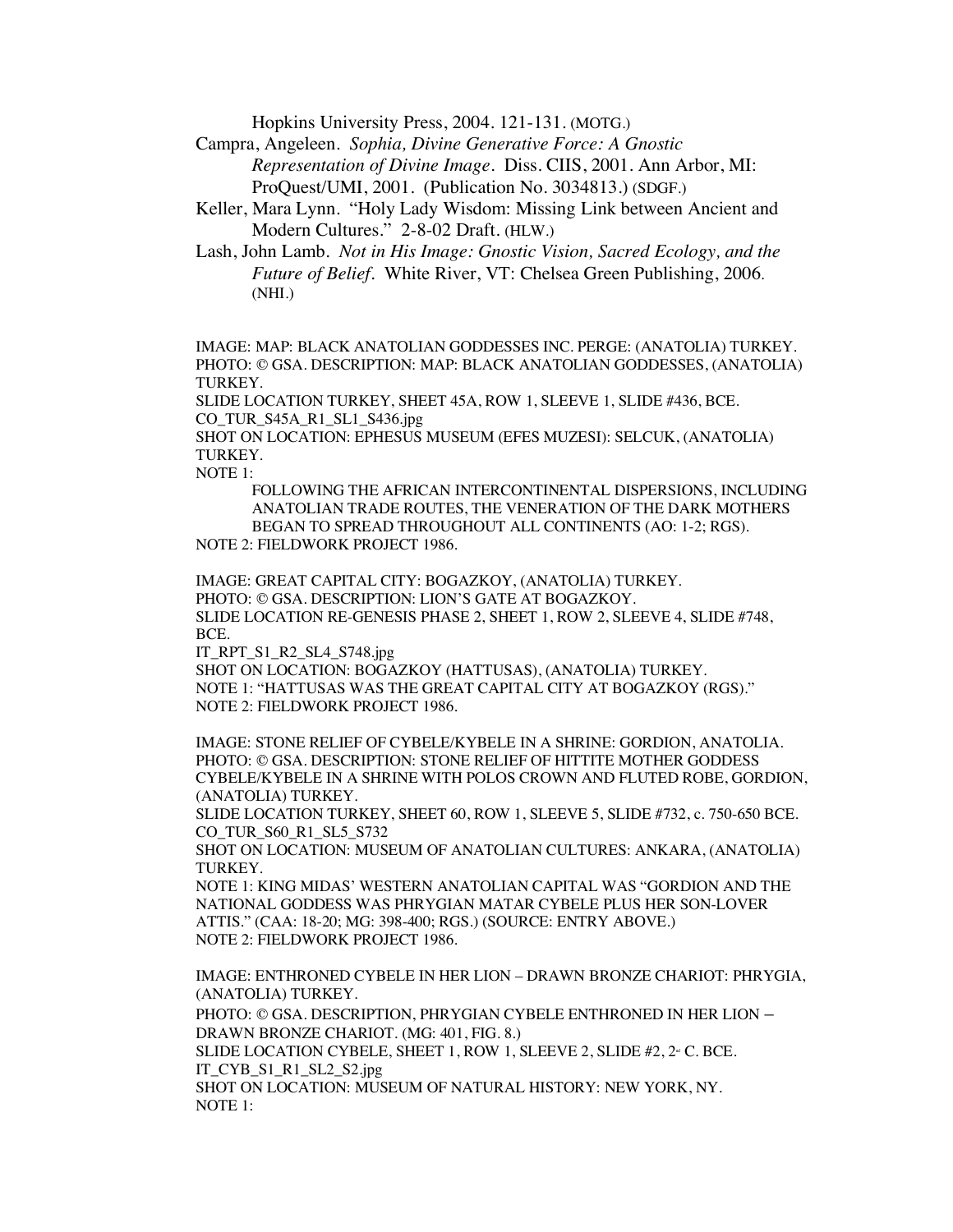A GRAECO – PERSIAN – ANATOLIAN FUSION OCCURS IN LYDIA IN THE ASSIMILATION OF ANAHITA, THE PERSIAN GODDESS OF FERTILIZING WATERS, TO CYBELE AND TO ARTEMIS EPHESIA. FROM THIS BLENDING, CYBELE IS KNOWN AS METER ANAHITA, ARTEMIS ANAHITA, OR THE PERSIAN ARTEMIS (FOG: 208). (SOURCE: ENTRY ABOVE.)

NOTE 2: ALSO SEE ASPHODEL LONG'S WEB SITE ON CIIS LIBRARY'S WEB PAGE. NOTE 3: FIELDWORK PROJECT 1993.

IMAGE: CYBELE WITH IDAEAN DACTYLS MUSIC ATTENDANTS: BUYUKKALE, (ANATOLIA) TURKEY.

PHOTO: © GSA. DESCRIPTION: CYBELE WITH IDAEAN DACTYLS MUSIC. ATTENDANTS: CITADEL COMPLEX AT BUYUK KALE, (BUYUKKALE) TURKEY. SLIDE LOCATION TURKEY, SHEET 59, ROW 4, SLEEVE 1, SLIDE #724, BCE.

CO\_TUR\_S59\_R4\_SL1\_S724.jpg **VS. >** CO\_TUR\_S54\_R4\_SL1\_S724 SHOT ON LOCATION: MUSEUM OF ANATOLIAN CULTURES: ANKARA, (ANATOLIA) TURKEY.

NOTE 1: THE FALL OF TROY MARKS THE DOWNFALL OF THE HITTITE EMPIRE, ANCESTORS OF PHRYGIANS WITH CYBELE AS NATIONAL GODDESS AND THE TEMPLE AT PESSINUS IN GALATIA (RGS: 1184, HITTITES AND TROJAN WAR, C. 1200).

NOTE 2: (CAA: PLATE 145, (10); SMA: 4.) NOTE 3: FIELDWORK PROJECT 1986.

PHOTO NOTE: NOTE CORRECT IMAGE CODING, CHRISI KARVONIDES' TEAM.

IMAGE: MANY BREASTED DARK ARTEMIS: EPHESUS, (ANATOLIA) TURKEY. PHOTO: © GSA. DESCRIPTION: MANY BREASTED (POLYMASTIC) DIANA/ARTEMIS AT EPHESUS. (DM: 157.)

SLIDE LOCATION TURKEY, SHEET 98, ROW 4, SLEEVE 3, SLIDE #3, BCE. CO\_TUR\_S98\_R4\_SL3\_S3.jpg

SHOT ON LOCATION: BRITISH MUSEUM: LONDON, ENGLAND. NOTE 1: FIELDWORK PROJECT 1986.

IMAGE: MANY BREASTED DOUBLE GODDESS DIANA/ARTEMIS: EPHESUS, (ANATOLIA) TURKEY. PHOTO: © GSA. DOUBLE GODDESS DESCRIPTION: MANY BREASTED (POLYMASTIC)

ARTEMIS/DIANA AT EPHESUS, (ANATOLIA) TURKEY.

SLIDE LOCATION TURKEY, SHEET 98, ROW 3, SLEEVE 1, SLIDE #Bg37, BCE. CO\_TUR\_S98\_R3\_SL1\_SBg37

SHOT ON LOCATION: EPHESUS MUSEUM (EFES MUZESI): SELCUK, (ANATOLIA) TURKEY.

NOTE 1:

ANATOLIAN CYBELE/KYBELE, WAS SUBSEQUENTLY FUSED WITH THE *QUEEN OF HEAVEN* ARTEMIS AS WELL AS GREEK DIANA. AS A RESULT, THESE DEITIES BECAME OR REMAINED PROMINENT, ESPECIALLY SO AT EPHESUS (RGS). (SOURCE: ENTRY ABOVE.)

NOTE 2: FIELDWORK PROJECT 1986.

IMAGE: CATHEDRA GODDESS MARY NURSING CHRIST CHILD, FEMALE POWER BEHIND THE THRONE. PHOTO: © GSA. DESCRIPTION: CATHEDRA OR THRONED GODDESS MARY NURSING CHRIST CHILD, THRONE SOURCE OF ROYAL LINEAGE. SLIDE LOCATION RE-GENESIS PHASE 2, SHEET 4, ROW 2, SLEEVE 3, SLIDE #8, BCE. IT\_RPT\_S4\_R2\_SL3\_S8.jpg SHOT ON LOCATION: PORTLAND MUSEUM OF ART: PORTLAND, MAINE.